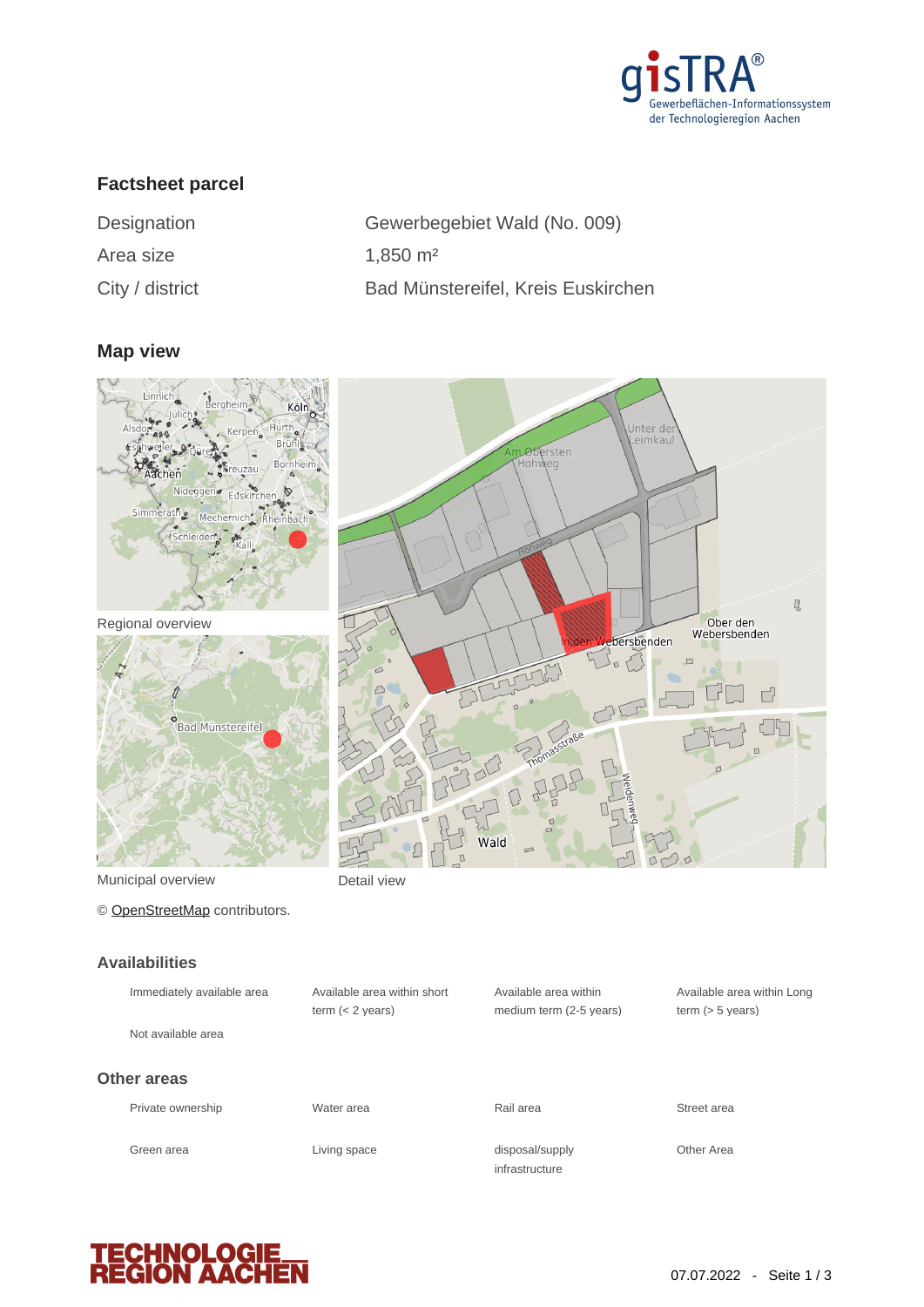

### **Parcel**

| Area size        | $1,850 \; \mathrm{m}^2$    |
|------------------|----------------------------|
| Price            | On Demand                  |
| Availability     | Immediately available area |
| Area designation | Commercial zone            |
| <b>Divisible</b> | Yes                        |
| 24h operation    | No                         |

## **Commercial zone**

| Location                  | Solitary location |
|---------------------------|-------------------|
| Industrial tax multiplier | 480.00 %          |
| Regional important?       | No.               |



Erreichbarkeit in 20 Minuten: 53.000 Einwohner

# **Transport connections**

|                  |                       | <b>Distance</b> |       |
|------------------|-----------------------|-----------------|-------|
|                  |                       | [km]            | [min] |
| Freeway          | A 61                  | 19.8            | 20    |
|                  | A <sub>1</sub>        | 21.3            | 21    |
| Highway          | L 113                 | 0.1             | 1     |
|                  | L 194                 | 11.2            | 11    |
| Airport          | Köln-Bonn             | 60.8            | 45    |
|                  | <b>Düsseldorf</b>     | 132.0           | 80    |
| Port             | Am Godorf Köln        | 57.7            | 48    |
|                  | Niehl Köln            | 77.9            | 57    |
| Railway          | Köln-Hbf              | 64.4            | 52    |
|                  | AC-Hbf                | 99.4            | 61    |
| Public transport | <b>Bushaltestelle</b> | 0.5             | 1     |